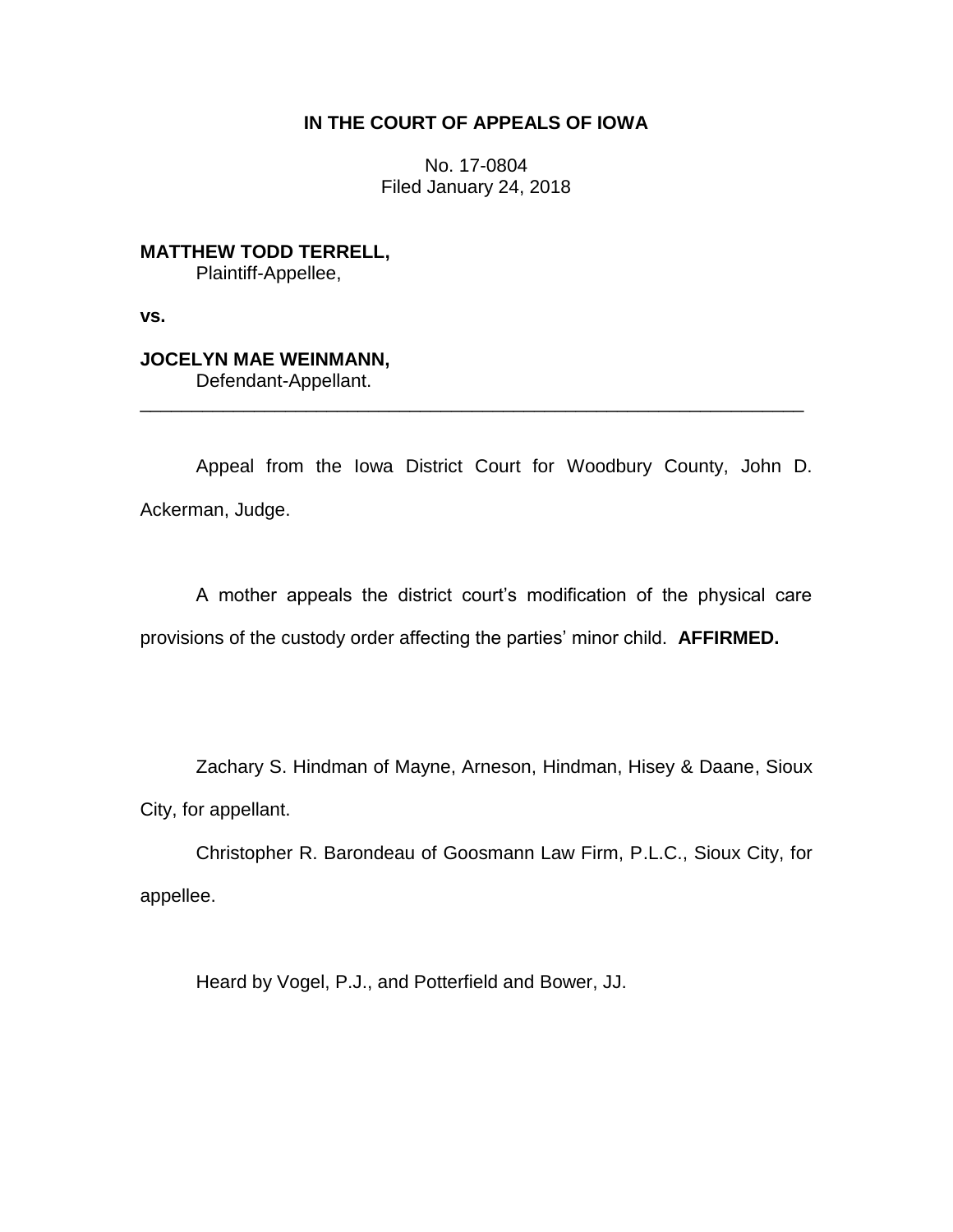### **VOGEL, Presiding Judge**

Jocelyn Weinmann appeals the district court's modification decision that granted physical care of the parties' minor daughter to Matthew Terrell. Jocelyn claims the court should have continued with the joint physical care provision under the original decree. She also appeals the district court's calculation of child support, and she requests appellate attorney fees. Because there has been a substantial change in circumstances such that it is in the child's best interest to eliminate the joint physical care arrangement and for Matthew to have physical care of the child, and the district court's calculation of child support was appropriate, we affirm. We decline to award appellate attorney fees.

#### **I. Background Facts and Proceedings**

Jocelyn and Matthew are unmarried parties who have one child together, Z.R.C., born 2011. Jocelyn and Matthew entered into a "stipulation and agreement" that was incorporated into a decree on April 22, 2015, which established joint legal custody and joint physical care of their child on a weekon/week-off basis. The stipulation also provided that Matthew was obligated to pay \$190.17 per month in child support.

Disputes eventually arose after the original decree, and Jocelyn filed an application to show cause on October 25, 2016, claiming Matthew was denying her communication with the child. Matthew responded by asserting the alleged denial was an isolated incident and he is highly supportive of regular telephone communication. However, on January 13, 2017, Matthew filed a petition for modification of custody, support, and visitation. Matthew asserted Jocelyn consistently made decisions that negatively impacted the health and welfare of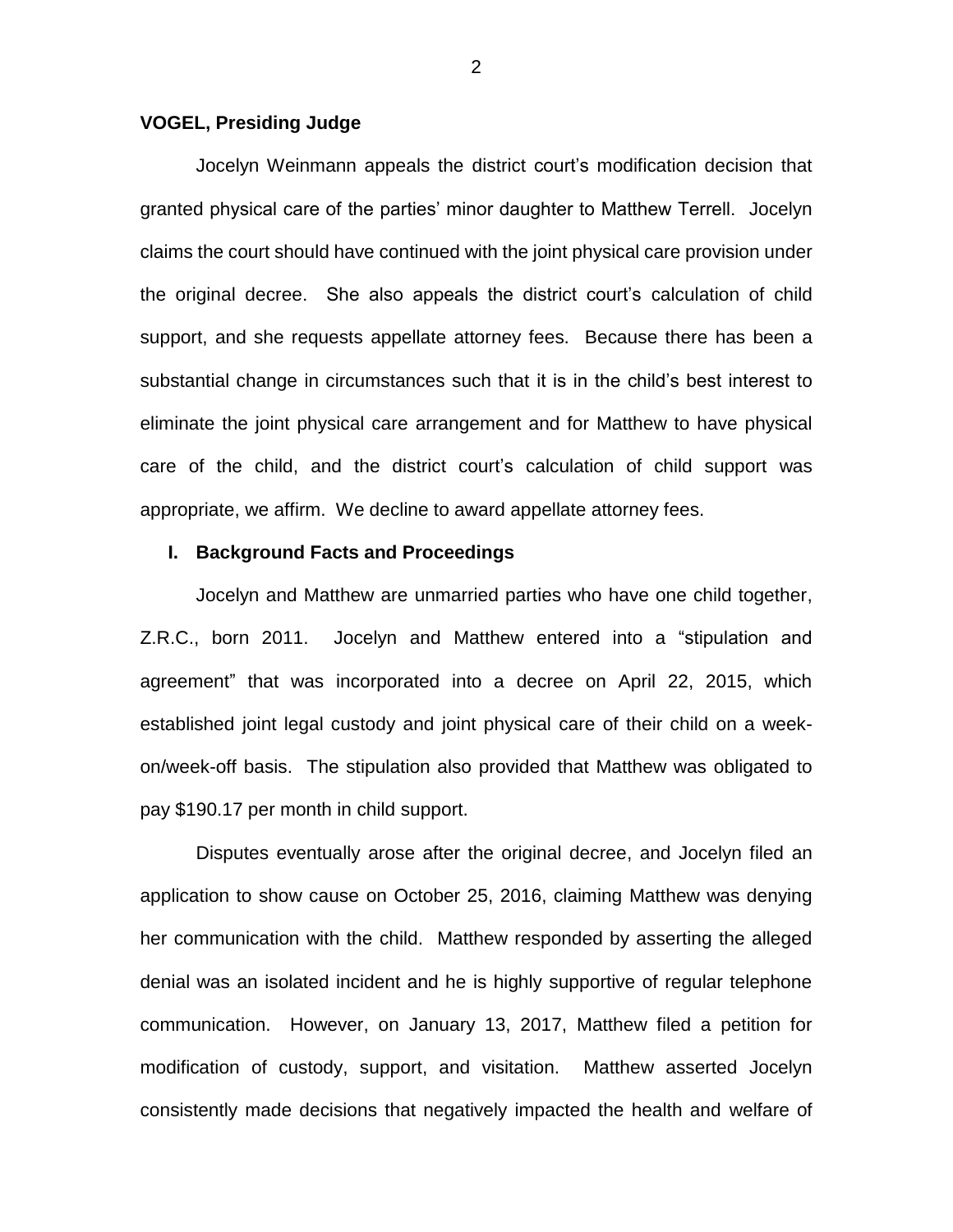their child, including a lack of communication regarding the child's education and health care, delaying or failing to pursue necessary medical or educational services, and speaking negatively about Matthew in front of the child.

After a trial on the matter, the district court, on April 25, 2017, granted Matthew's petition, giving him physical care of the child and giving Jocelyn liberal visitation. The court further ordered Jocelyn to pay child support totaling \$216.50 per month and ordered the parties to undergo family counseling.

Jocelyn appeals.

#### **II. Scope and Standard of Review**

Because a proceeding to modify the provisions of a custody decree is an equitable proceeding, we review the district court's decision de novo. *In re Marriage of Brown*, 778 N.W.2d 47, 50 (Iowa Ct. App. 2009). We give weight to the district court's factual findings, especially credibility determinations, but we are not bound by them. *Id*.

#### **III. Modification of Physical Care**

Courts can modify the physical care provisions of a prior decree only when there has been "a substantial change in circumstances since the time of the decree, not contemplated by the court when the decree was entered, which was more or less permanent, and relates to the welfare of the child." *Melchiori v. Kooi*, 644 N.W.2d 365, 368 (Iowa Ct. App. 2002). Discord between parents during joint physical care arrangements, that has a disruptive effect on children's lives, can be a substantial change of circumstances that warrants a modification of the decree to designate a primary caregiver if it appears that the children, by having a primary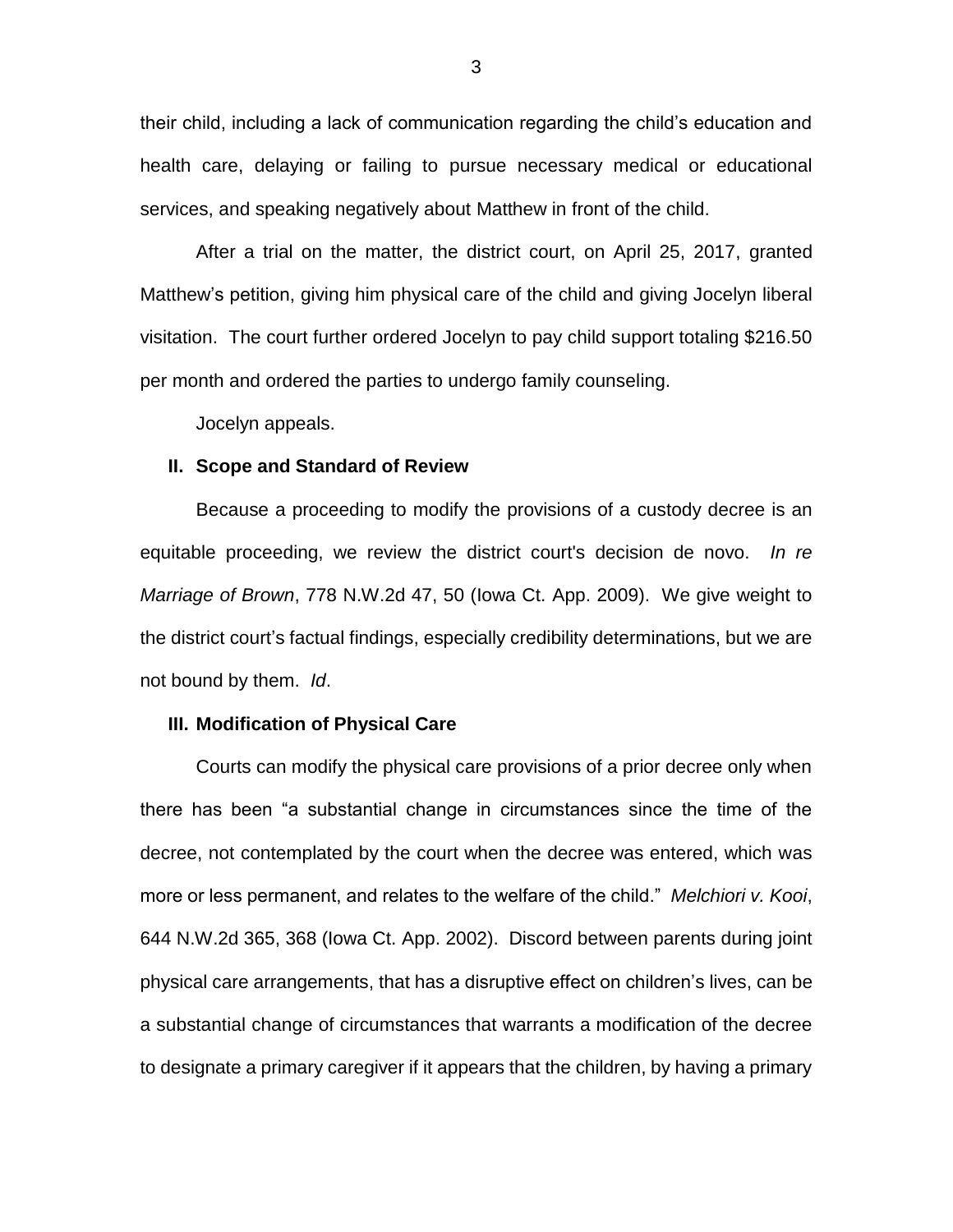caregiver, will have superior care. *See In re Marriage of Walton*, 577 N.W.2d 869, 870 (Iowa Ct. App. 1998).

Here, it is apparent that both parents, at some point, agreed the joint physical care was not working.<sup>1</sup> Despite Jocelyn's argument at the modification hearing that the joint physical care arrangement should continue, she initially filed a contempt action against Matthew stating the custody decree provisions related to communication were not followed, and she answered Matthew's petition for modification, seeking physical care of Z.R.C., by claiming "the shared care arrangement in this case has not evolved as either of the parties or court envisioned." This sentiment was echoed by the district court, which concluded "[t]hese two parents are not the type of parents who can successfully and respectfully cooperate with each other in regards to the issues of the child. Both parties were of that opinion when the original pleadings were filed in this matter." Thus, because the breakdown in communication has affected the child's health and dental care, and early childhood education, the discord between the parties is a substantial change of circumstance that warrants a modification. *See Id*.

Where the prior arrangement provides for joint physical care, both parents have been found suitable to be physical care parents. *Melchiori*, 644 N.W.2d at 369. However, where the joint physical care arrangement is no longer workable,

 $\overline{a}$ 

<sup>&</sup>lt;sup>1</sup> Relying on judicial estoppel or "the doctrine of preclusion by inconsistent positions," Matthew asserts Jocelyn cannot take the position that the joint physical care arrangement is still viable because she took the opposite position in response to Matthew's modification petition. *See Vennerberg Farms, Inc. v. IGF Ins. Co*., 405 N.W.2d 810, 814 (Iowa 1987). "[The doctrine] addresses the incongruity of allowing a party to assert a position in one tribunal and the opposite in another, thereby creating the perception that at least one court has been misled . . . . Absent judicial acceptance of the inconsistent position, application of the rule is unwarranted." *Id*. As there was no "judicial acceptance" of Jocelyn's initial position, the doctrine is not applicable.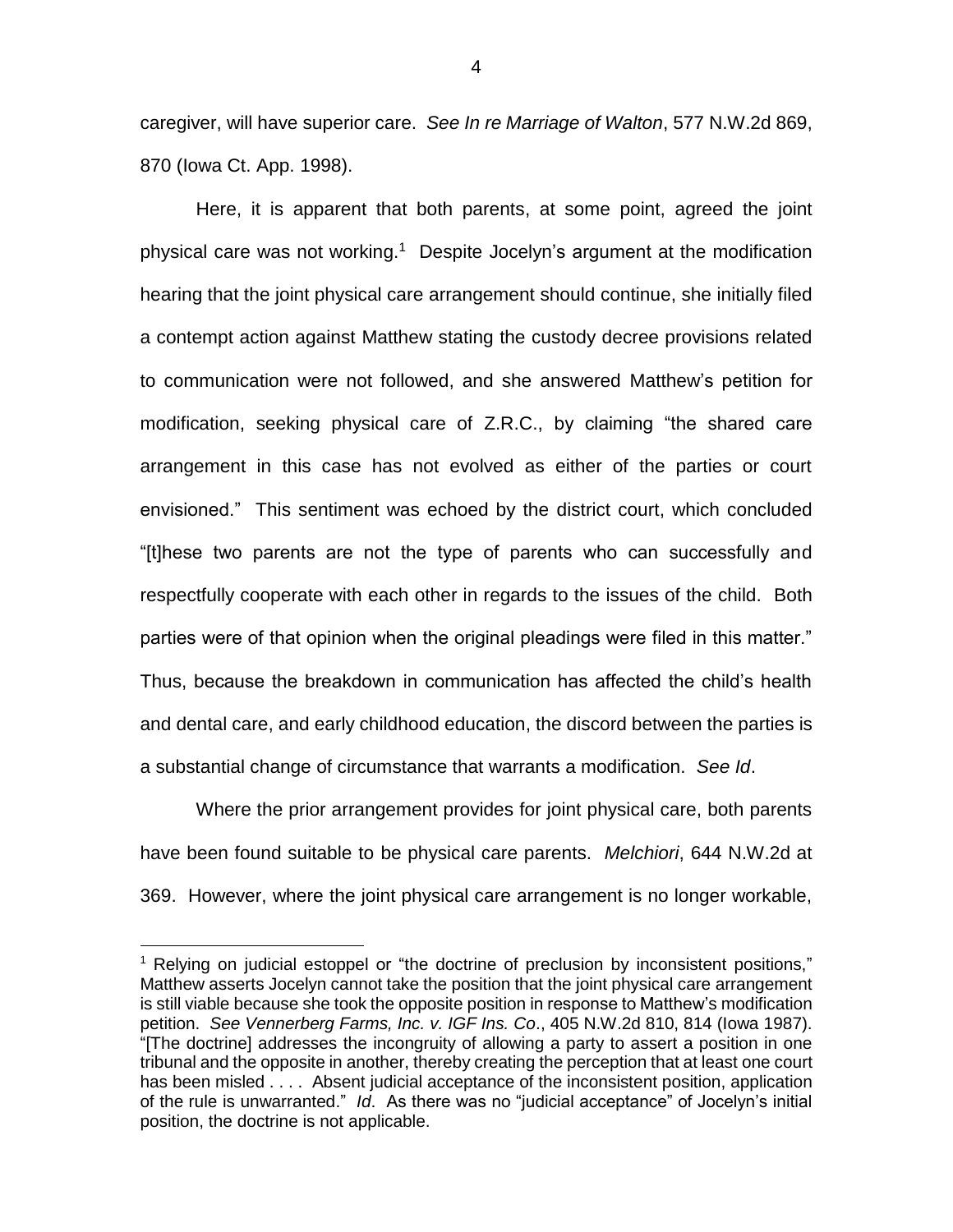the court must determine which parent would offer the child superior care. *Id*. It is important to place the child in the environment that will advance the child's mental and physical health and emotional maturity. *In re Marriage of Hansen*, 733 N.W.2d 683, 695 (Iowa 2007). Our primary concern is the best interests of the child. *Dale v. Pearson*, 555 N.W.2d 243, 245 (Iowa Ct. App. 1996).

Jocelyn claims many of the issues cited by the district court, including the child's overall hygiene, dental hygiene, medical care, vaccinations, speech therapy, and counseling, were either present at the time of the initial decree, and thus could not be a substantial change in circumstances, or have been resolved.

In its ruling, the district court held:

The court has serious concerns about whether Jocelyn understands the importance of obtaining and continuing with appropriate treatment for the child. First of all, she decided on her own that she was not going to allow the child to be vaccinated because she read that some children have a bad reaction. In order to implement her desire not to have the child vaccinated, she filed a religious exemption to vaccinations. She did not have any religious exemption to the vaccination of children. What is even more disconcerting is that Jocelyn was advised by medical professionals that vaccinations would be in the best interests of the child. . . . Matthew immediately took the appropriate steps to get the child the appropriate vaccinations. . . .

. . . . In regards to the dental controversy, it does not appear that Jocelyn was interested in addressing the child's dental problems until Matthew made an appointment with his dentist to evaluate the child. Jocelyn's dilatory tactics resulted in the child having pain longer than she should have had to endure . . . . The court also notes that Jocelyn has not been aggressive in making sure that the child will have a space for the kindergarten class at the Sergeant Bluff school. It is unclear whether such a spot will be available to the child this fall. On the other hand, Matthew has made arrangements so that the child can attend kindergarten in Homer, Nebraska.

The district court found Matthew was the better parent because he was able

to provide superior care for the child. On our review of the record, we agree with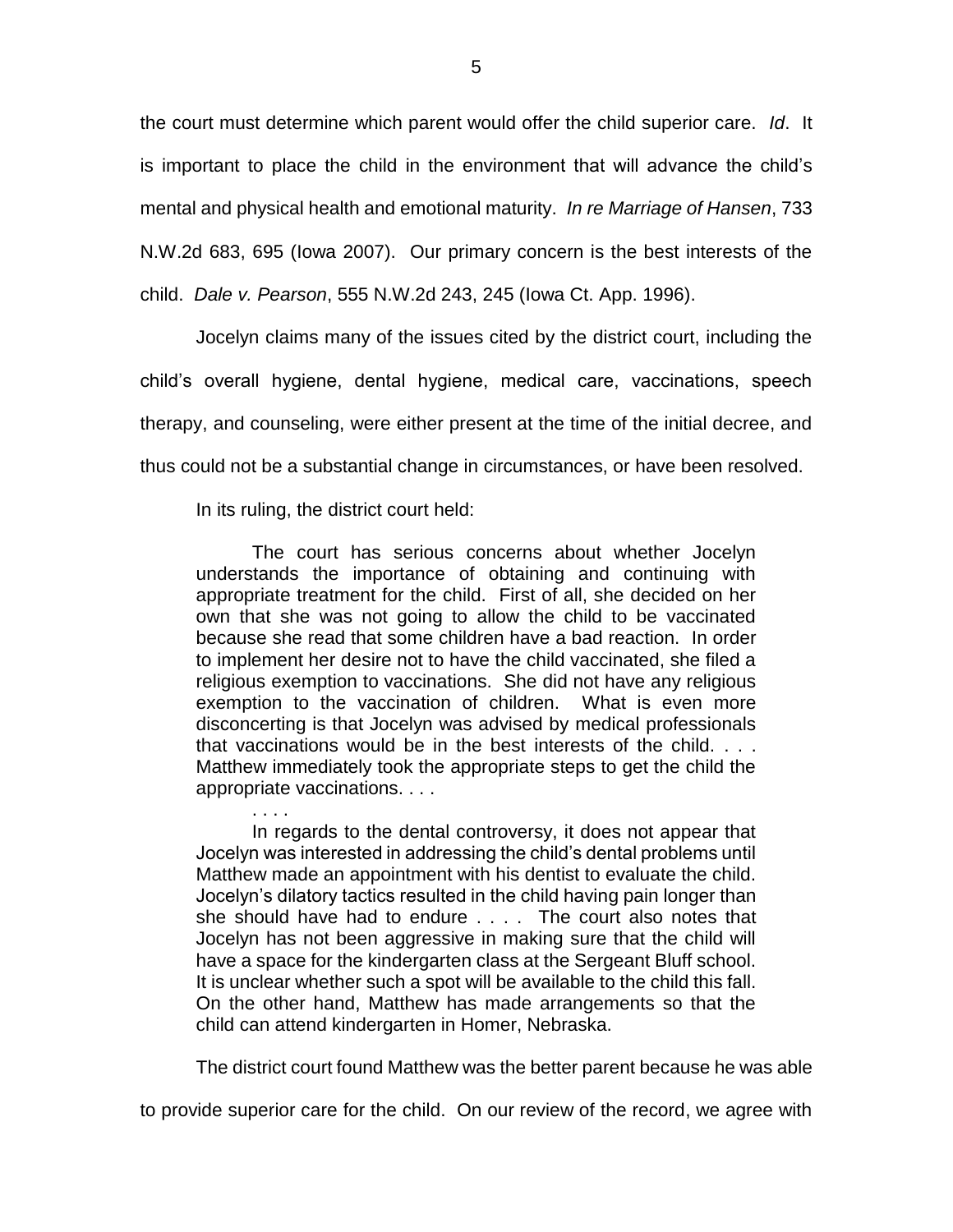this conclusion. We have reviewed the evidence and find no reason to disagree with the district court's conclusion Matthew is the more mature and better parent. In addition, the current joint physical care arrangement is not in the child's best interest. Because the child will be starting school, changing from one parent's home to the other home on a weekly basis pursuant to the 2015 decree is not suitable. Matthew's promptness attending to the child's various health and developmental issues and stability in the home environment are in the child's best interest. Weighing the child's best interest and Matthew's parenting ability together, we find Matthew has met the burden of showing he can provide superior care.

#### **IV. Child Support**

Jocelyn asserts if the district court's custody modification ruling is affirmed, the district court erred in calculating her child support obligation. In determining the correct amount of child support, the net monthly income of the parties must be computed. *In re Marriage of McCurnin*, 681 N.W.2d 322, 328 (Iowa 2004). We examine the employment history, present earnings, and reasons for failing to work a regular work week when assessing whether to use the earning capacity of a parent. *In re Marriage of Malloy*, 687 N.W.2d 110, 115 (Iowa Ct. App. 2004). Because the guidelines provide for the consideration of a parent's state and federal income tax liability, "the amount of child support ultimately owed . . . is dependent on the allocation of tax exemptions and credits." *In re Marriage of Wade*, 780 N.W.2d 563, 566 (Iowa Ct. App. 2010) (citation omitted).

The district court held: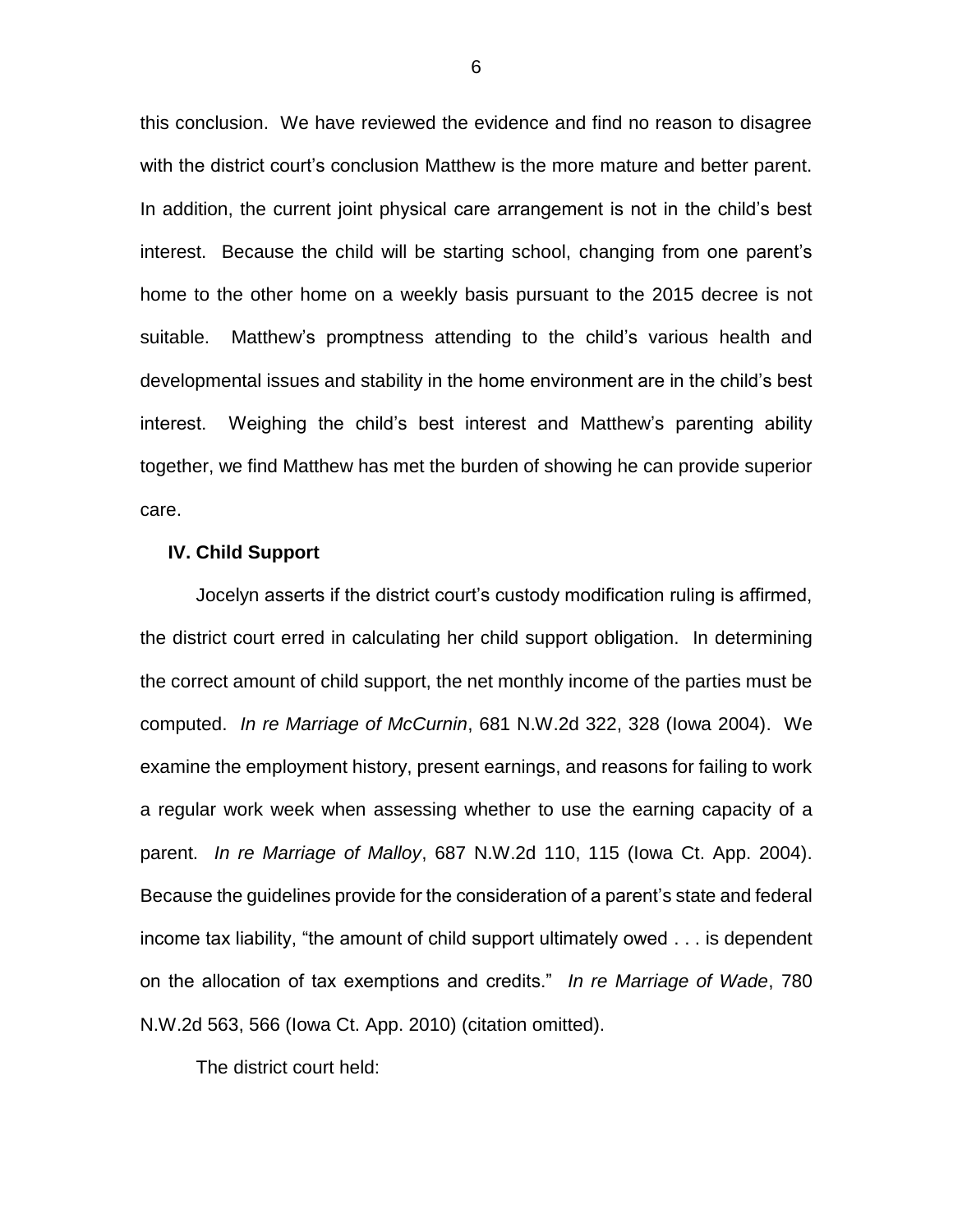Jocelyn's gross income for child support purposes [is] \$16,380. The Court finds that the cost of health insurance for the child is \$1820 a year. Using that information and averaging the guideline amount based on the alternating dependency deduction [the child support amount] is \$216.50 per month.

Jocelyn testified she works anywhere from thirty to thirty-five hours per week at Target. Jocelyn asserts the district court should have used the amount stated on her 2016 tax return, \$14,700, for her gross annual income; however, her own testimony revealed she now works more hours than in 2016. The district court calculated Jocelyn's gross income by multiplying her hourly rate by the average hours she worked per week by fifty-two weeks.<sup>2</sup> The court conservatively estimated her earning capacity by using the lesser of the hours worked per week thirty—rather than the greater number of hours she testified she worked—thirtyfive. As such, we find no reason to modify the district court's determination of the appropriate amount of child support.

### **V. Appellate Attorney Fees**

 $\overline{a}$ 

Both parties make a request for appellate attorney fees. Appellate attorney fees rest in the court's discretion. Factors to be considered in determining whether to award attorney fees include: "the needs of the party seeking the award, the ability of the other party to pay, and the relative merits of the appeal." *In re Marriage of Okland*, 699 N.W.2d 260, 270 (Iowa 2005) (quoting *In re Marriage of Geil*, 509 N.W.2d 738, 743 (Iowa 1993)). Upon our review, we decline to award appellate attorney fees.

 $2$  \$10.50 x 30 hours per week x 52 weeks per year = \$16,380.